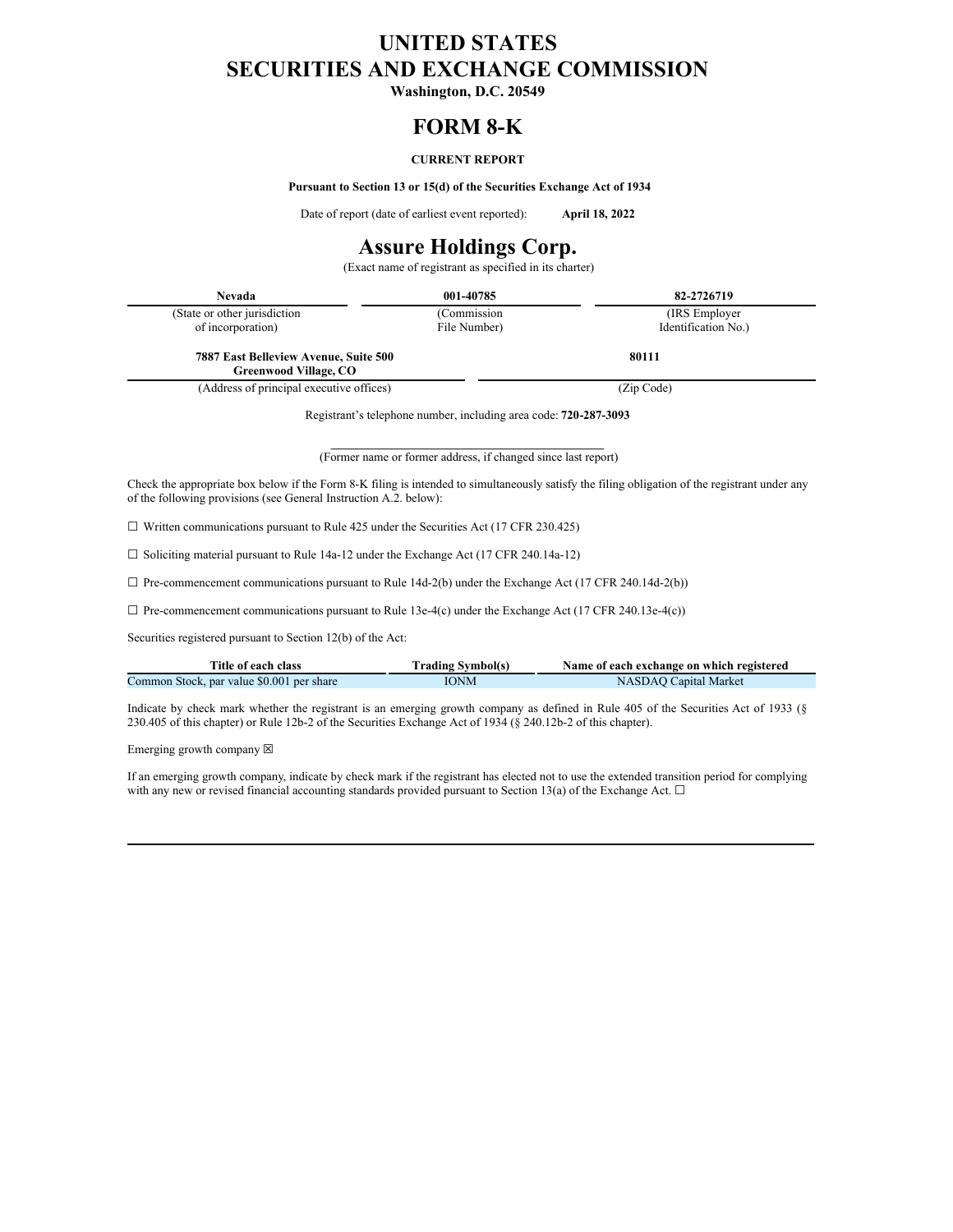#### Item 5.02 Departure of Directors or Certain Officers; Election of Directors; Appointment of Certain Officers; Compensatory **Arrangements of Certain Officers**

On April 18, 2022, Assure Holdings Corp. (the "Company") determined to end its employment relationship with Mr. Preston Parsons in his executive role as Founder as announced by the Company on April 19, 2022. Mr. Parsons remains a director of the Company.

#### **Item 7.01 Regulation FD**

On April 19, 2022, Assure Holdings Corp. issued a press release announcing the ending of its employment relationship with Mr. Parsons. Mr. Parsons remains a director of the Company. A copy of the press release is attached to this report as Exhibit 99.1. In accordance with General Instruction B.2 of Form 8-K, the information set forth herein and in the press release is deemed to be "furnished" and shall not be deemed to be "filed" for purposes of the Securities Exchange Act of 1934, as amended. The information set forth in Item 7.01 of this report shall not be deemed an admission as to the materiality of any information in this report on Form 8- K that is required to be disclosed solely to satisfy the requirements of Regulation FD.

#### **Item 9.01 Exhibits**

| Exhibit No. | Name                                                                                     |
|-------------|------------------------------------------------------------------------------------------|
| 99.1        | Press Release dated April 19, 2022                                                       |
| 104         | Cover Page Interactive Data File (formatted in Inline XBRL and included as Exhibit 101). |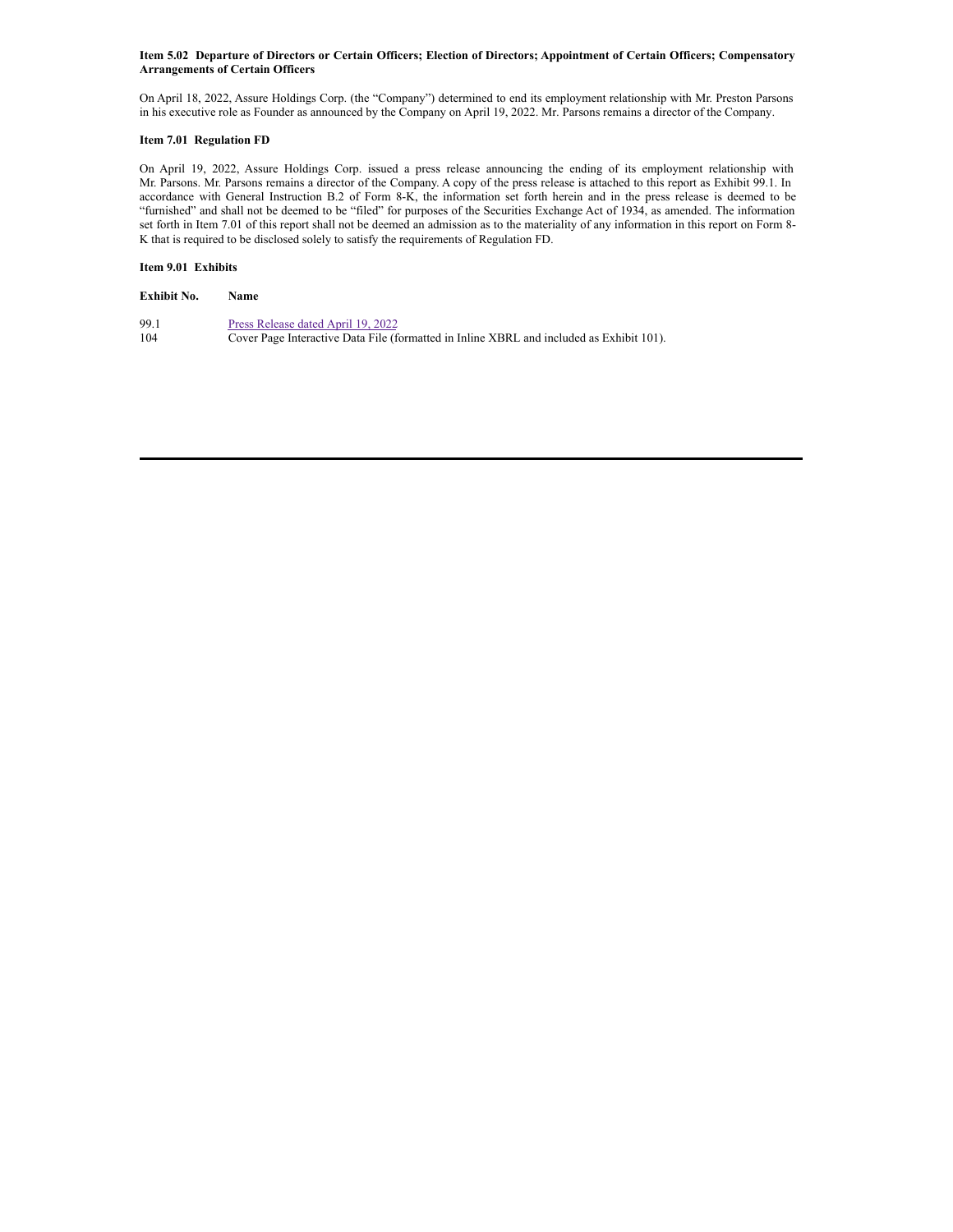# **SIGNATURE**

Pursuant to the requirement of the Securities Exchange Act of 1934, the registrant has duly caused this report to be signed on its behalf by the undersigned thereunto duly authorized.

# **ASSURE HOLDINGS CORP.**

Date: April 19, 2022 By: */s/ John Price* Name: John Price Title: Chief Financial Officer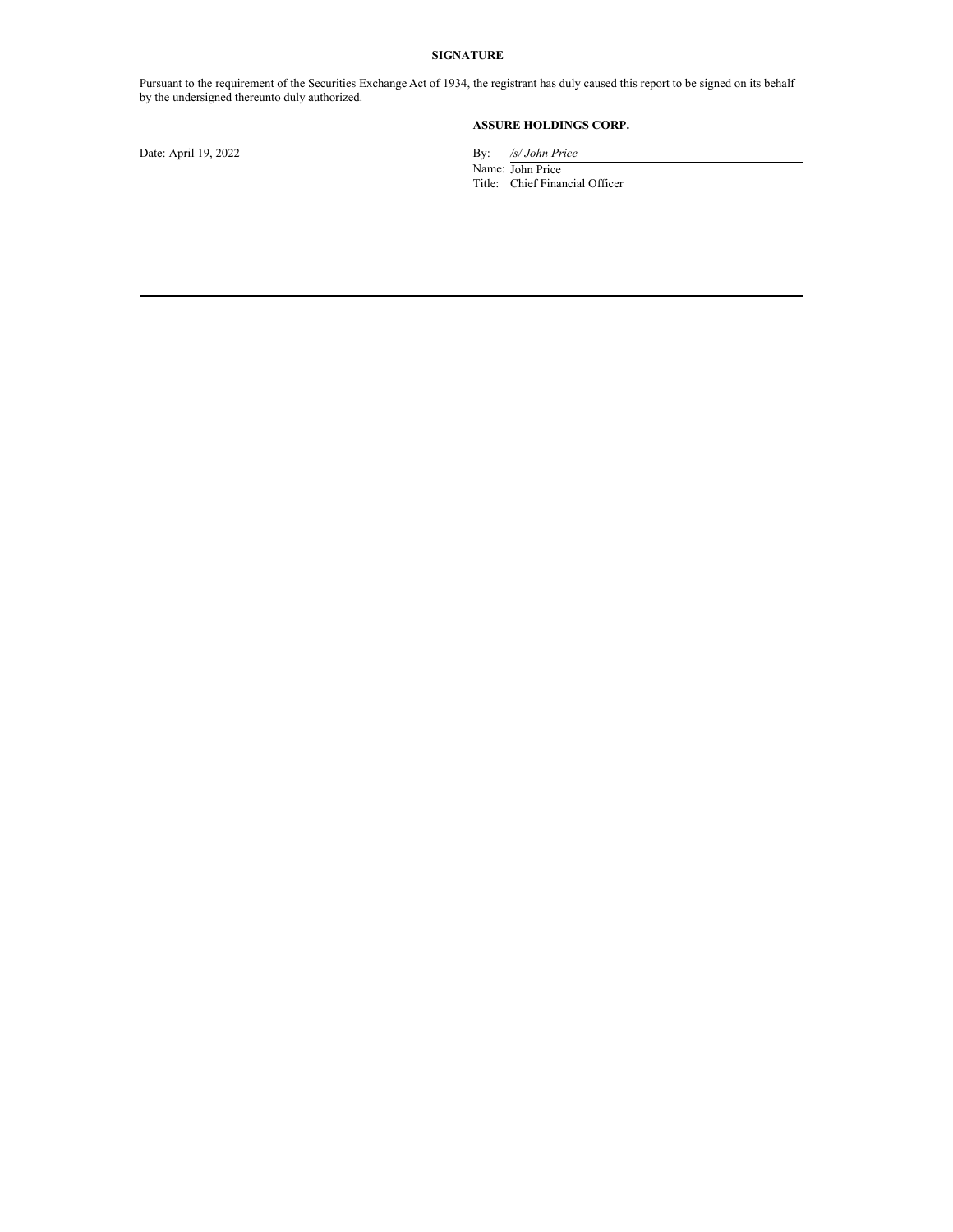<span id="page-3-0"></span>

7887 E. Belleview Ave. Suite 500 Greenwood Village, CO 80111 (720)287-3093

# Assure Holdings Announces Change to Management Team

DENVER, April 19, 2022 (GLOBE NEWSWIRE) -- Assure Holdings Corp. (the Company" or "Assure") (NASDAQ: IONM), a provider of intraoperative neuromonitoring ("**IONM**") and remote neurology services, announced today a change to its management team. As of the date hereof, Assure is ending its employment relationship with Company founder Preston Parsons.

Assure thanks Mr. Parsons for his contributions to the Company, including his identification of the IONM business opportunity and formation of the business, and wish him success in his future endeavors.

Mr. Parsons remains a director of the Company.

## **About Assure Holdings**

Assure Holdings Corp. is a best-in-class provider of outsourced intraoperative neuromonitoring and remote neurology services. The Company delivers a turnkey suite of clinical and operational services to support surgeons and medical facilities during invasive procedures that place the nervous system at risk including neurosurgery, spine, cardiovascular, orthopedic and ear, nose and throat surgeries. Assure employs highly trained technologists that provide a direct point of contact in the operating room. Physicians employed through Assure subsidiaries simultaneously monitor the functional integrity of patients' neural structures throughout the procedure communicating in real-time with the surgeon and technologist. Accredited by The Joint Commission, Assure's mission is to provide exceptional surgical care and a positive patient experience. For more information, visit the company's website at www.assureneuromonitoring.com.